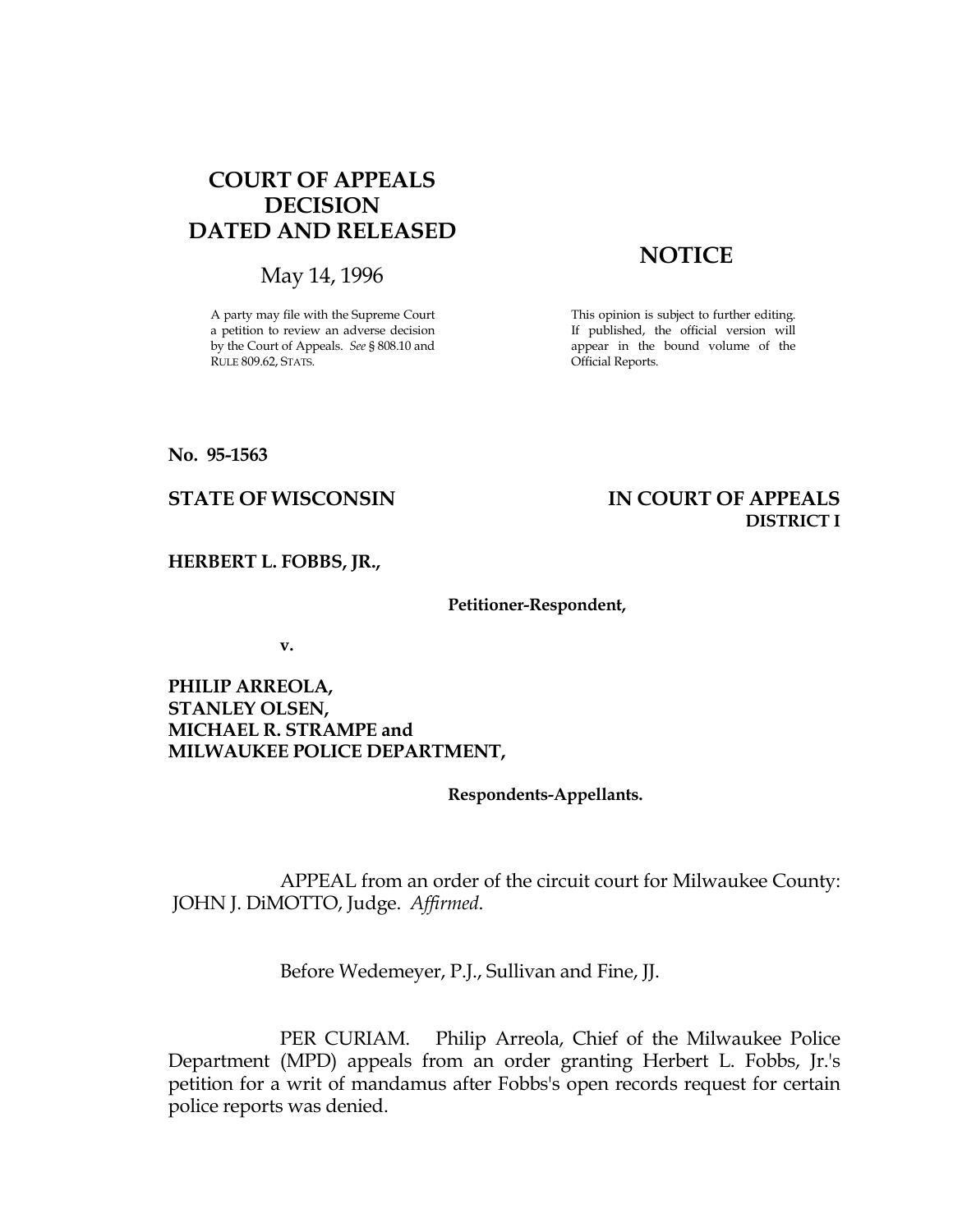Arreola claims the trial court erred as a matter of law in applying §§ 19.31 to 19.39, STATS., to the undisputed facts. Because the trial court did not erroneously exercise its discretion in balancing the interest of the public to be informed on public matters against the harm to a victim's reputation which would likely result from permitting inspection, we affirm. I. BACKGROUND

 On May 4, 1994, MPD received an open records request from Fobbs requesting copies of police reports filed by a Milwaukee police detective relating to his arrest and conviction for first-degree sexual assault. Fobbs claimed that 186 pages of reports existed in the police file based on a notation made on the back side of the criminal complaint. MPD denied the request on the basis that it does not release records relating to a sexual assault without a notarized waiver from the victim. In response, Fobbs filed a petition for a writ of mandamus seeking an order directing Arreola, as the record custodian for MPD, to provide him with copies of the requested records. At the mandamus hearing, Arreola moved to quash Fobbs's petition. The trial court denied the motion and ordered Arreola to provide Fobbs with copies of the police reports contained in the police file. Arreola now appeals.

## II. STANDARD OF REVIEW

 We review whether a trial court erred in granting a writ of mandamus under the erroneous exercise of discretion standard. Morrissette v. De Zonia, 63 Wis.2d 429, 434, 217 N.W.2d 377, 380 (1974). Thus, we shall not reverse the trial court's order if it "examined the relevant facts, applied a proper standard of law, and using a demonstrated rational process, reached a conclusion that a reasonable judge could reach." Appleton Post-Crescent v. Janssen, 149 Wis.2d 294, 302-03, 441 N.W.2d 255, 258 (Ct. App. 1989).

 In a mandamus action to gain access to public records covered under §§ 19.32 to 19.37, STATS., when the custodian of such records specifically states reasons for refusing the request, the trial court should apply a balancing test of whether or not the harm likely to result to the public interest by permitting the inspection outweighs the benefit to be gained by granting the inspection. State ex rel. Youmans v. Owens, 28 Wis.2d 672, 681-82, 137 N.W.2d 470, 474-75 (1965), modified, 28 Wis.2d 672, 139 N.W.2d 241 (1966).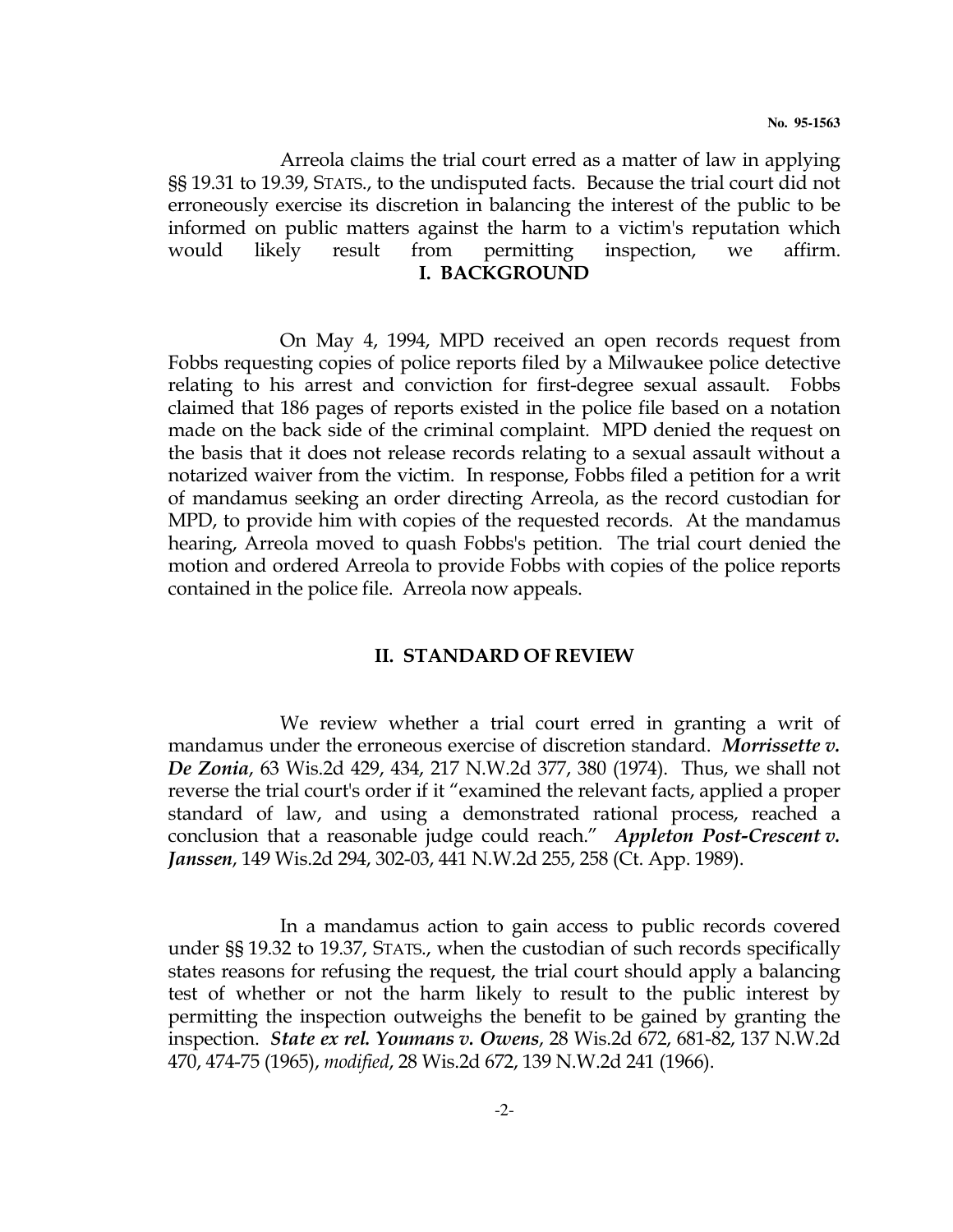#### III. ANALYSIS

 In the instant case, the request for documents allegedly involved 186 pages of police reports. The trial court conducted a telephonic hearing with Fobbs, an assistant city attorney, and Arreola's representative, police officer Milton Reich, who directed the Open Records Section. <sup>1</sup> The transcript of the hearing demonstrates the following. The file Fobbs requested contained only seventy-eight pages of police reports. Officer Reich testified that when he receives a request for documents relating to a sexual assault, the current policy is to deny the request whether the case is open, pending or closed unless the victim has signed a waiver. In contrast, Reich indicated that if the request involved a burglary case, the request would be granted if the case were closed.

 The trial court determined that Fobbs's case had been tried to a jury. The jury found him guilty and he was now serving his sentence. The city attorney explained that the reason for the policy was to prevent emotional distress and the invasion of a victim's right to privacy. The trial court stated, however, that the policy as applied to Fobbs appeared to be in conflict with the Open Records Law of Chapter 19 of the Wisconsin Statutes. The trial court reasoned that the denial of Fobbs's request was particularly suspect because the reports were undoubtedly provided to Fobbs's counsel in the criminal case, the victim's name was contained in the criminal complaint, and the victim had testified against Fobbs in open court. Based on these factors, the trial court questioned whether any legitimate concerns about confidentiality actually existed. The trial court concluded that no satisfactory explanation or legal justification to deny Fobbs's request was given in light of the aforementioned factors.

 From this review of the record, it is manifest from the dictates of Youmans that the trial court balanced the interests of MPD in keeping the seventy-eight pages of reports confidential verses the interests of the public to have access to public records. In engaging in this exercise, the trial court

 $\overline{a}$ 

<sup>&</sup>lt;sup>1</sup> Fobbs was incarcerated at time of the hearing, serving a sentence for the sexual assault conviction that he wanted to appeal. The documents he requested allegedly would be used for the purpose of effectuating his appeal.